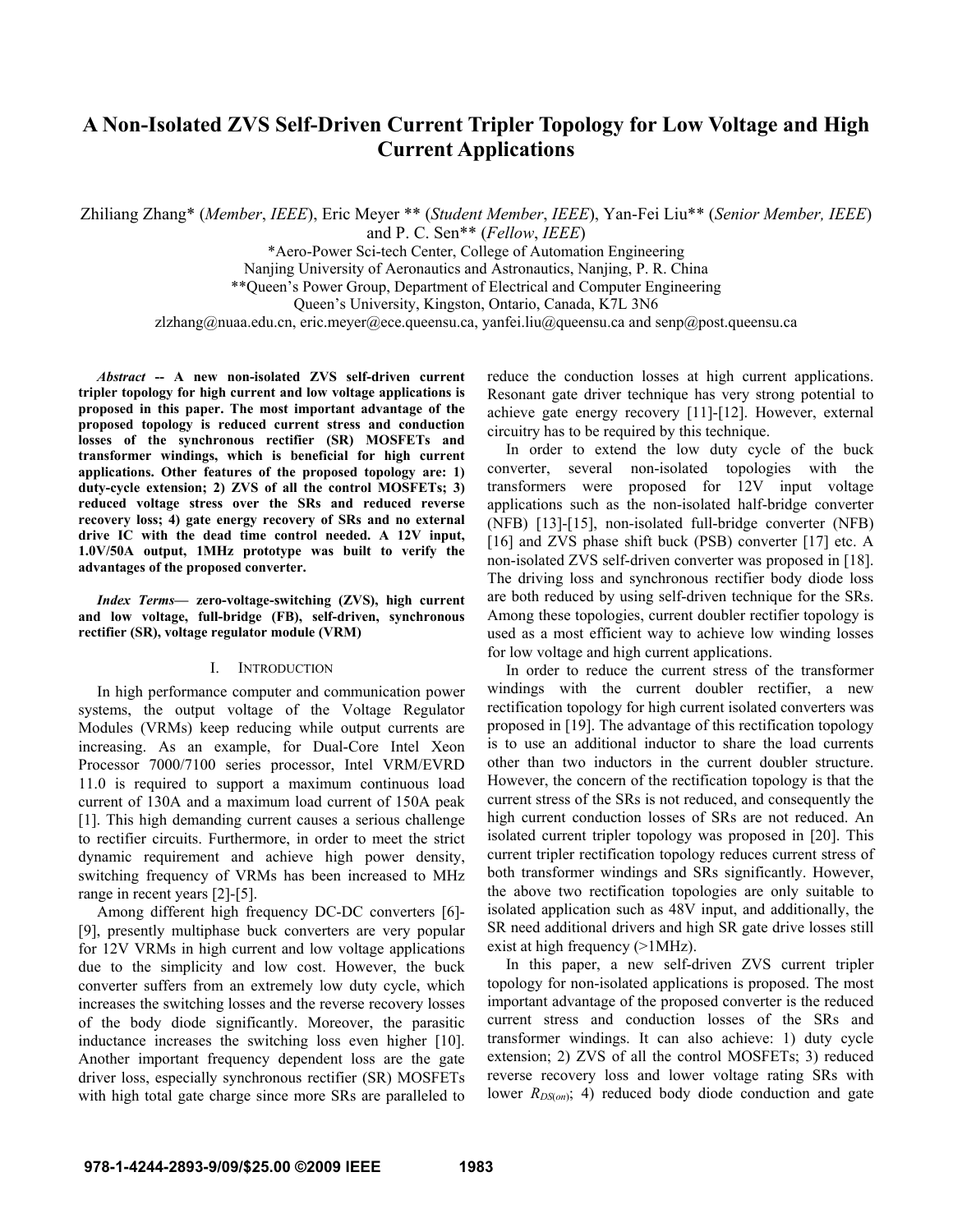energy recovery of the SRs. Existing multiphase buck controllers and buck drivers can be directly used in the proposed topology. Section II presents the proposed nonisolated rectifier converter and its principle of operation. Section III presents the analysis of duty cycle loss, ZVS condition and loss analysis. Section IV demonstrates the advantages of the proposed converter. Section V contains the experimental results and discussion. Section VI provides a conclusion.

## II. PROPOSED NON-ISOLATED ZVS SELF-DRIVEN CURRENT TRIPLER TOPOLOGY AND PRINCIPLE OF OPERATION

## *A. Proposed Non-Isolated ZVS Self-Driven Current Tripler Topology*

Fig. 1 illustrates the proposed non-isolated ZVS selfdriven current tripler converter. In Fig. 1,  $V_{in}$  is the input voltage source,  $Q_1$ - $Q_6$  are the control MOSFETs,  $S_1$ - $S_3$  are the SR MOSFETs,  $L_1$ ,  $L_2$  and  $L_3$  are the output filter inductors and  $C<sub>o</sub>$  is the output filter capacitor. In this configuration, three transformers  $T_1$ ,  $T_2$  and  $T_3$  (turn ratio *n*) are organized with a delta  $(\triangle)$  connection. The midpoints  $(a, \triangle)$ *b*, *c*) of each bridge leg are connected to the gate terminals of *S*1-*S*3 to drive the SRs respectively.



Fig. 1 Proposed non-isolated ZVS self-driven FB converters with current tripler rectifier topology

Fig. 2 illustrates the key waveforms. As shown in Fig. 2, the control MOSFETs in each leg are with complimentarily control.  $Q_2$ ,  $Q_4$  and  $Q_6$  in each leg are with interleaving control of 120 degrees phase shifting. Therefore, the voltages applied to the primary-sides of each transformer are phase shifted with 120 degrees. In turn, the magnetic field in each core is also 120 degrees phase shifted, which allows for a magnetic flux cancellation effect. So the three transformers can be integrated into one magnetic core similar to an AC three-phase transformer. The connection points (*A*, *B* and *C* see Fig. 1) of the secondary sides of the transformers are applied to the output inductors to form a multiphase rectification structure. Compared to current doubler rectifier, the freewheeling load currents are shared by two SRs rather than one SR. Therefore, the RMS currents of the SRs and transformer windings are significantly reduced. This leads to a significant reduction of the conduction losses of the SRs and transformer windings. This is beneficial since the high conduction losses are the dominant losses in low voltage and high current applications.



Fig. 2 Key waveforms of proposed non-isolated current tripler converter

## *B. Principle of Operation*

There are fifteen switching modes in one switching period. Accordingly, the equivalent circuits in one third of one switching cycle are shown in Fig. 3.  $D_1 - D_6$  are the body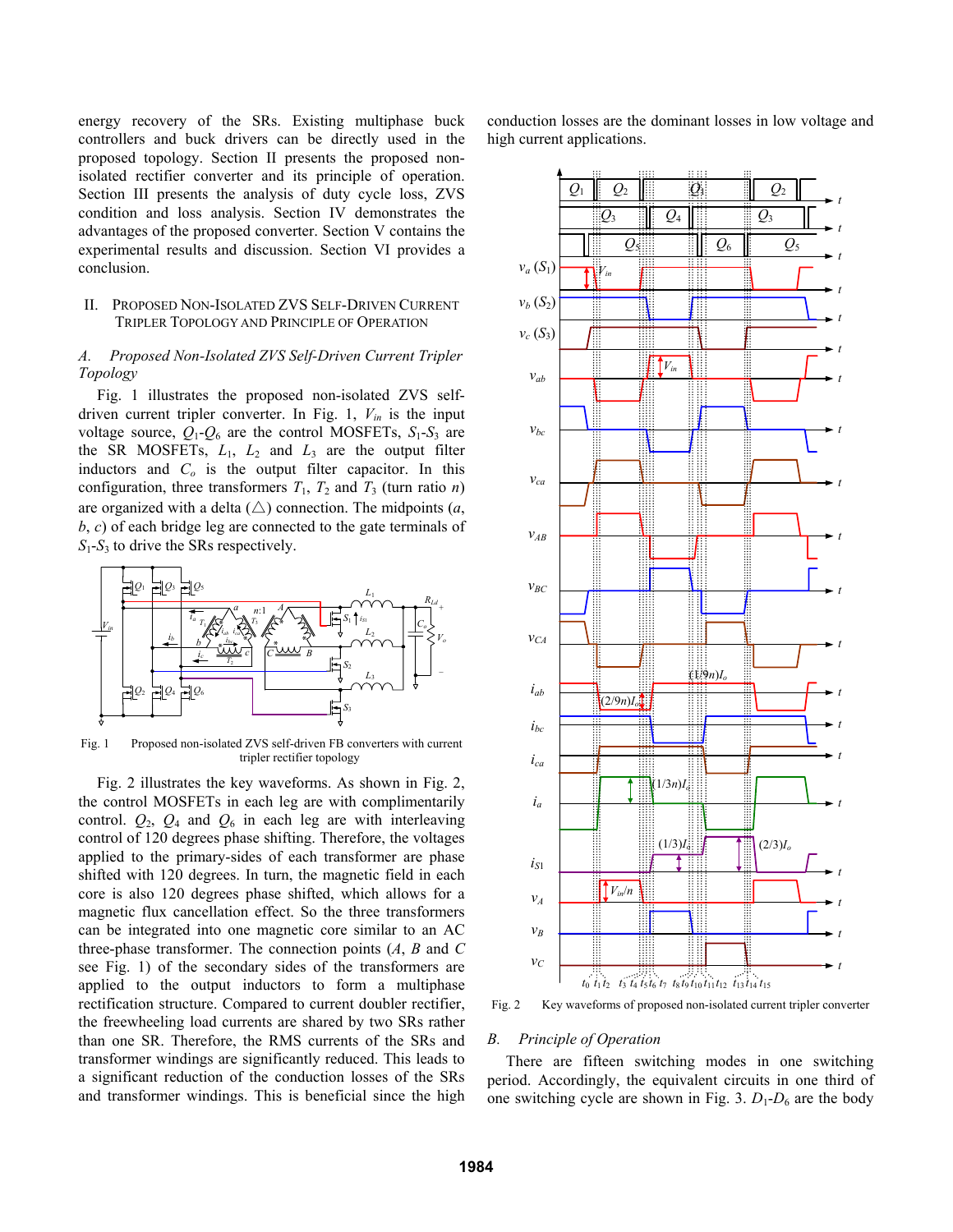diodes and  $C_1$ - $C_6$  are the intrinsic output capacitors of  $Q_1$ - $Q_6$ respectively, assuming  $C_1 = C_2 = C_3 = C_4 = C_5 = C_6 = C_{\text{oss}}$ .  $D_{s1} - D_{s3}$ are the body diodes and  $C_{gs_S}I - C_{gs_S}3$  are the input capacitors of SR  $S_1$ - $S_3$  respectively, assuming  $C_{gs}$ <sub> $S_1$ </sub>= $C_{gs}$ <sub> $S_2$ </sub>= $C_{gs}$ <sub> $S_3$ </sub>= $C_{gs}$ . The output inductors are large enough to be regarded as current sources. The inductor currents  $i_{L1} = i_{L2} = i_{L3} = I_o/3$ , where *I*<sub>o</sub> is the total output current.

1) Mode 1  $[t_0, t_1]$  [Fig. 3 (a)]: Prior to  $t_0, Q_1, Q_3$  and  $Q_5$  are on, the voltages over the primary sides and the secondary sides of the transformers  $T_1$ ,  $T_2$  and  $T_3$  are all zero,  $v_{ab} = v_{bc} = v_{ca} = 0$ . The gate drive voltages of the SR  $S_1$ ,  $S_2$  and  $S_3$ are all clamped high to the input voltage  $V_{in}$ . At  $t_0$ ,  $Q_1$  turns off, the primary current  $i_a$  charges  $C_1$  and discharges  $C_2$  and  $C_{gs\_S1}$  at the same time. As  $C_1$ ,  $C_2$  and  $C_{gs\_S1}$  limit the rising slew rate of the voltage of  $C_1$ ,  $Q_1$  is under zero-voltage turnoff condition.

During this stage, the energy to discharge  $C_2$  and  $C_{gs\ SI}$  is provided by the leakage inductance of the transformer. *ia* decreases resonantly as

$$
i_a(t) = \frac{I_o}{3n} \cdot \cos \omega_r(t - t_0)
$$
 (1)

$$
v_{c2} = v_{gs\_S1} = V_{in} - Z_r \cdot \frac{I_o}{3n} \cdot \sin \omega_r (t - t_0)
$$
 (2)

where  $\omega_r = 1/\sqrt{L_k (2C_{oss} + C_{gs})}$  and

$$
Z_r = \sqrt{L_k/(2C_{oss} + C_{gs})}.
$$

2) Mode 2 [*t*1, *t*2] [Fig. 3 (b)]:

At  $t_1$ ,  $v_{C1} = V_{in}$  and  $v_{C2} = 0$ ,  $D_2$  conducts, which provides zero-voltage turn-on condition for  $Q_2$ . It should be noted that due to ZVS,  $C_{gs\ SI}$  is discharged with  $i_a$ , which means the gate drive energy of the SR is returned to the input voltage source so that the high gate drive losses of SRs can be reduced significantly.

The interval of  $[t_0, t_1]$  and the value of  $i_a$  at  $t_1$  are

$$
t_{1,0} = \frac{1}{\omega_r} \cdot \sin^{-1} \left( \frac{3nV_{in}}{Z_r \cdot I_o} \right) \tag{3}
$$

$$
I_a(t_1) = \frac{I_o}{3n} \cdot \sqrt{1 - \left(\frac{3nV_{in}}{Z_r \cdot I_o}\right)^2}
$$
 (4)

During this stage, *ia* decreases and is not enough to power the load.  $i_{L1}$  freewheels through the body diode  $D_{s1}$  of  $S_1$ .  $i_{L2}$ freewheels through  $S_2$  and  $i_{L3}$  freewheels through  $S_3$ respectively. Then  $i_a$  increases inversely but is still not large enough to power the load.

3) Mode 3  $[t_2, t_3]$  [Fig. 3 (c)]: At  $t_2$ ,  $i_a$  rises to the reflected load current causing  $D_{S1}$  to turn off. During this stage, the voltage over the transformer is the input voltage,  $v_{ab} = -V_{in}$ ,  $v_{ca} = V_{in}$ . The energy transfers from the primary side of the transformer to the load. The voltage over the primary side of

 $T_2$  is zero,  $v_{bc} = 0$ .  $i_{L2}$  freewheels through  $S_2$  and  $i_{L3}$  freewheels through  $S_3$  respectively.

4) Mode 4 [*t*3, *t*4] [Fig. 3 (d)]: At *t*3, *Q*2 turns off, the primary current  $i_a$  charges  $C_2$  and  $C_{gs}$   $s_1$  and discharges  $C_1$ . As  $C_1$  and  $C_2$  and  $C_{gsS1}$  limit the rising slew rate of the voltage of  $C_2$ ,  $Q_2$  is under zero-voltage turn-off condition. During this stage, the energy to discharge  $C_1$  is provided by the leakage inductance and  $L_1$ .  $L_1$  is large enough to be regarded as a constant current source so that the primary current  $i_p$  keeps the value  $I_{a2} = I_{L1}/n$ , where  $I_{L1}$  is the dc current of  $L_1$ . The voltage  $C_2$  rises linearly and the voltage of  $C_2$ decays linearly.

The interval of  $[t_3, t_4]$  is

$$
t_{4,3} = \frac{3nV_{in}(2C_{oss} + C_{gs})}{I_o}
$$
 (5)

5) Mode 5  $[t_4, t_5]$  [Fig. 3 (e)]: At  $t_4$ ,  $D_1$  conducts, which provides zero-voltage turn-on condition for  $Q_1$ . The voltages over the primary sides of  $T_1$ ,  $T_2$  and  $T_3$  are zero,  $v_{ab} = v_{bc} = v_{ca} = 0$ . The gate drive voltages of the SR  $S_1$ ,  $S_2$  and  $S_3$ are all clamped high to the input voltage again.  $i_{L1}$ ,  $i_{L2}$  and  $i_{L3}$ freewheel through  $S_1$ ,  $S_2$  and  $S_3$  respectively. At  $t_5$ ,  $Q_3$  turns off and the other two third of the switching cycle starts. The principle of operation is similar to Mode 1-Mode 5 except for polarity changes.



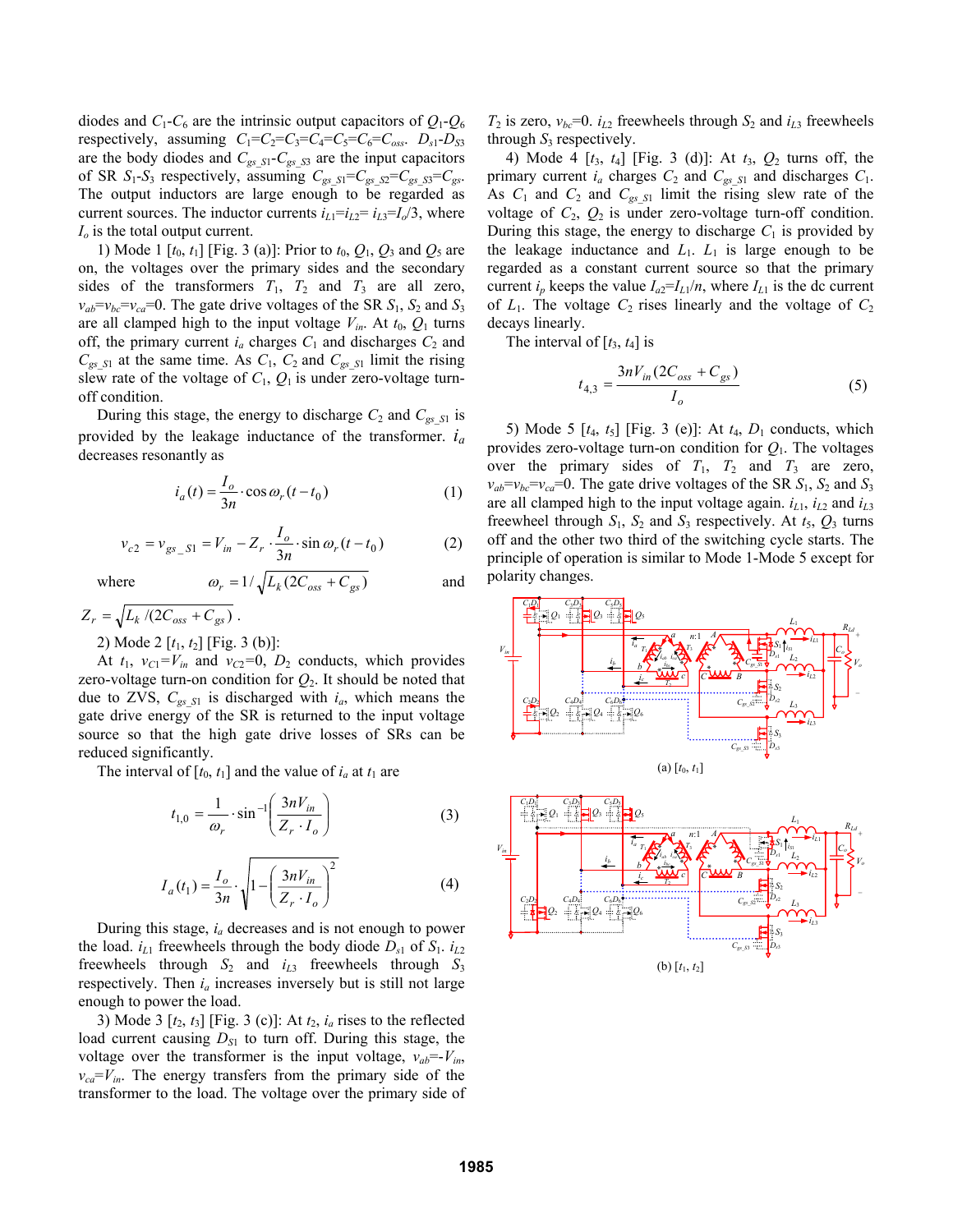







#### III. DUTY CYCLE LOSS, ZVS CONDITION AND LOSS ANALYSIS

#### *A. Duty Cycle Loss*

As shown in Fig. 2, during  $[t_1, t_2]$  and  $[t_6, t_7]$ , the leakage inductance of the transformer limits the rise (or decay) slope of *ia*. Transition time is required for *ia* to travel from the positive direction to the negative direction (or vice versa). During this transition time, the primary voltage of the transformer  $v_{AB}$  is  $+V_{in}$  or  $-V_{in}$ ,  $i_p$  is lower than the reflected load current and all the SR diodes conduct. This makes the secondary rectified voltage  $v_A$  and  $v_B$  zero, thus  $v_{AB}$  loses the voltage in  $[t_1, t_2]$  and  $[t_6, t_7]$  respectively.

The duty cycle loss  $D_{loss}$  during  $[t_1, t_2]$  and  $[t_6, t_7]$  is

$$
D_{loss} = \frac{2I_o}{3n \cdot T_s} \cdot \frac{L_k}{V_{in}} \tag{6}
$$

where  $I<sub>o</sub>$  is the output current,  $L<sub>k</sub>$  is the leakage inductance and *n* is the transformer turns ratio. It is noted that the leakage inductance of the transformer should be minimized to reduce the duty cycle loss.

#### *B. Condition of ZVS*

From Fig. 3 (d), for the upper control MOSFETs  $(Q_1, Q_3)$ and  $Q_5$ ), the energy to achieve ZVS is provided by the output inductors, so (7) should be satisfied

$$
\frac{1}{2} \cdot L_f \cdot (\frac{I_o}{3 \cdot n})^2 \ge \frac{1}{2} \cdot C_1 \cdot V_{in}^2 + \frac{1}{2} \cdot (C_2 + C_{gs\_S1}) \cdot V_{in}^2
$$
\n
$$
= C_{oss} \cdot V_{in}^2 + \frac{1}{2} \cdot C_{gs\_S1} \cdot V_{in}^2
$$
\n(7)

where  $L_f$  is the output filter inductance,  $C_1 = C_2 = C_{\text{oss}}$ (output capacitances of  $Q_1$  and  $Q_2$ ) and  $C_{gs_S}$  is the gate capacitance of  $S_1$ . Since  $L_f$  is usually large enough to provide the energy,  $Q_1$  and  $Q_3$  can achieve ZVS in a wide load range.

From Fig. 3 (a), for the lower control MOSFETs  $(Q_2, Q_4)$ and  $Q_6$ ), the energy to realize ZVS is provided by the leakage inductance of the transformer, so (8) should be satisfied

$$
\frac{1}{2} \cdot L_k \cdot \left(\frac{I_o}{3 \cdot n}\right)^2 \ge \frac{1}{2} \cdot C_1 \cdot V_{in}^2 + \frac{1}{2} \cdot \left(C_2 + C_{gs\_S1}\right) \cdot V_{in}^2
$$
\n
$$
= C_{oss} \cdot V_{in}^2 + \frac{1}{2} \cdot C_{gs\_S1} \cdot V_{in}^2 \tag{8}
$$

where  $L_k$  is the leakage inductance of the transformer. It is noted that the larger leakage inductance, the easier to achieve ZVS. We can take advantage of the energy of the leakage inductance of the transformer, which is very similar to the ZVS condition of the lagging leg of the traditional full-bridge converter [21].

However, the larger leakage inductance results in higher duty cycle loss. The leakage inductance  $L_k$  can be chosen based on (8) depending on ZVS range.

$$
L_k \ge \frac{2C_{oss} \cdot V_{in}^2 + C_{gs\_QS} \cdot V_{in}^2}{(\frac{I_{o\_ZVS}}{3n})^2}
$$
(9)

As an example, for *Vin*=12V, *Vo*=1.3V, *n*=3, *Coss*= 0.65nF and  $C_{gs\_Q5}$ =6.6nF, in order to achieve ZVS at  $I_0$ <sub>ZVS</sub>=40A, from (9), the leakage inductance can be calculated as 50nH.

## *C. Loss Analysis*

SR conduction loss comparison and transformer loss comparison

From the waveform of  $i_{S1}$  in Fig. 2, the RMS current of SR *S*1 with current tripler is

$$
I_{S1\_RMS} = \sqrt{\frac{1}{3} \cdot \left(\frac{I_o}{3}\right)^2 + \frac{1}{3} \cdot \left(\frac{2I_o}{3}\right)^2} = \frac{\sqrt{15}}{9} I_o \approx 0.43 I_o \tag{10}
$$

The RMS current of SR MOSFET  $S_1$  of the current doubler is

$$
I_{S1\_RMS} = \sqrt{\frac{1}{2}} \cdot I_o \approx 0.71 I_o \tag{11}
$$

For example,  $V_{in}$ =12V,  $V_o$ =1.0V and total load current 120A, in order to do the fair comparison, each phase is assumed to proved 20A. So we can use three ZVS self-driven FB VR converters to parallel and each of them provides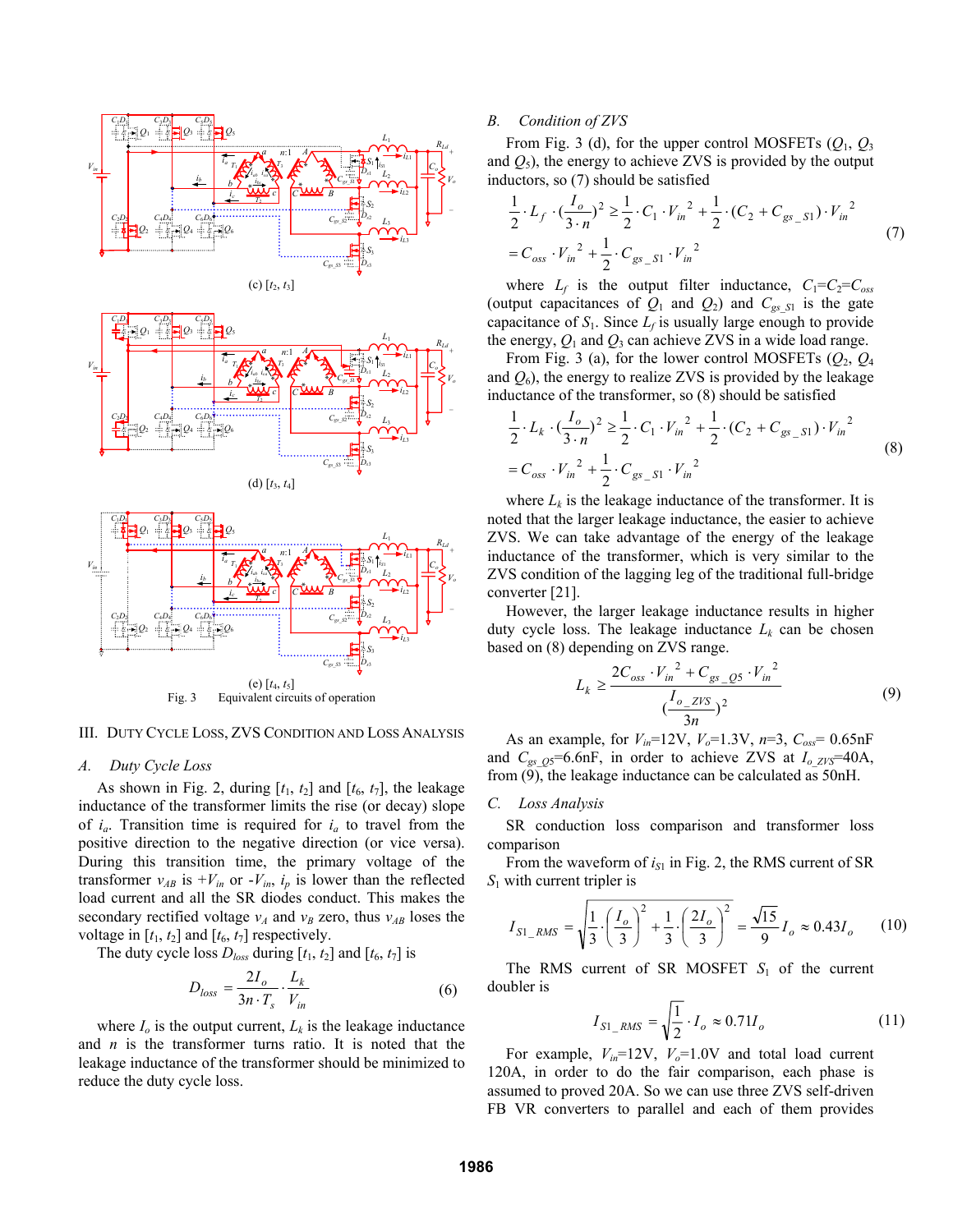$I<sub>o</sub>=40A$ . If the three-phase non-isolated ZVS self-driven FB converter with current tripler in Fig. 1 are used, we need two converters to parallel and each of them provides  $I<sub>o</sub>=60$ A. According to (10) and (11), Fig. 4 shows the SR RMS current comparison between the conventional current doubler and the proposed self-driven converter. It can be seen that at the load current of 60A, the RMS current of each SR is reduced from 28.4A to 25.8A.



Fig. 4 RMS current comparison of SRs: conventional current doubler vs. proposed converter

Assuming *RDS*(*on*) of each SR is 1.6mΩ and 6 SRs are used, Fig. 5 illustrates the total conduction loss comparison of the SRs. It is noted that at 60A, the RMS current reduction translates into the SR conduction loss reduction of 1.3W  $(7.7W - 6.4W)$ , which is a reduction of 17%  $(1.3W / 7.7W)$  of the total SR conduction loss. This is 1.1% of the output power, 1.3W/(1.0V×120A).



Fig. 5 Conduction loss comparison of SRs: conventional current doubler vs. proposed converter

From the waveform of *iab* in Fig. 2, the current RMS value of the primary windings with current tripler is

$$
I_{Sec\_RMS} = \frac{1}{n} \cdot \sqrt{\frac{1}{3} \cdot \left(\frac{2I_o}{9}\right)^2 + \frac{2}{3} \cdot \left(\frac{I_o}{9}\right)^2}
$$
  
=  $\frac{\sqrt{2}}{9n} I_o \approx 0.16 \frac{I_o}{n}$  (12)

The current RMS value of the primary windings with the current doubler is

$$
I_{Sec\_RMS} = \frac{1}{n} \cdot \frac{I_o}{2} = 0.5 \frac{I_o}{n}
$$
 (13)

According to (12) and (13), Fig. 6 shows the RMS current comparison of the transformer primary windings between the conventional current doubler and the proposed self-driven converter. It is seen that at 60A, the RMS current value is reduced from 6.7A to 3.1A with the proposed converter. Assuming the same primary winding AC resistance  $R_{ac-pri}$ , the winding loss of the current tripler is  $P_{pri-tripler}$ =3.1<sup>2</sup>×6*R<sub>ac\_pri</sub>* since there are 6 secondary windings, while the winding loss of the current doubler is  $P_{pri\ doubler}$ =6.7<sup>2</sup>×3 $R_{ac\ pri}$  since there are 3 secondary windings. Therefore, the total secondary winding loss reduction is 57.2%  $(1-P_{pri-tripler} / P_{pri-doubler})$ .



Fig. 6 RMS current comparison of primary windings: conventional current doubler vs. proposed converter

Similarly, the RMS value of the secondary winding current with current tripler is

$$
I_{Sec\_RMS} = \sqrt{\frac{1}{3} \cdot \left(\frac{2I_o}{9}\right)^2 + \frac{2}{3} \cdot \left(\frac{I_o}{9}\right)^2}
$$
  
=  $\frac{\sqrt{2}}{9} I_o \approx 0.16 I_o$  (14)

The RMS value of the secondary winding current with the current doubler is

$$
I_{Sec\_RMS} = \frac{I_o}{2} = 0.5I_o
$$
 (15)

According to (14) and (15), Fig. 7 shows the RMS current comparison of the transformer secondary windings between the conventional current doubler and the proposed self-driven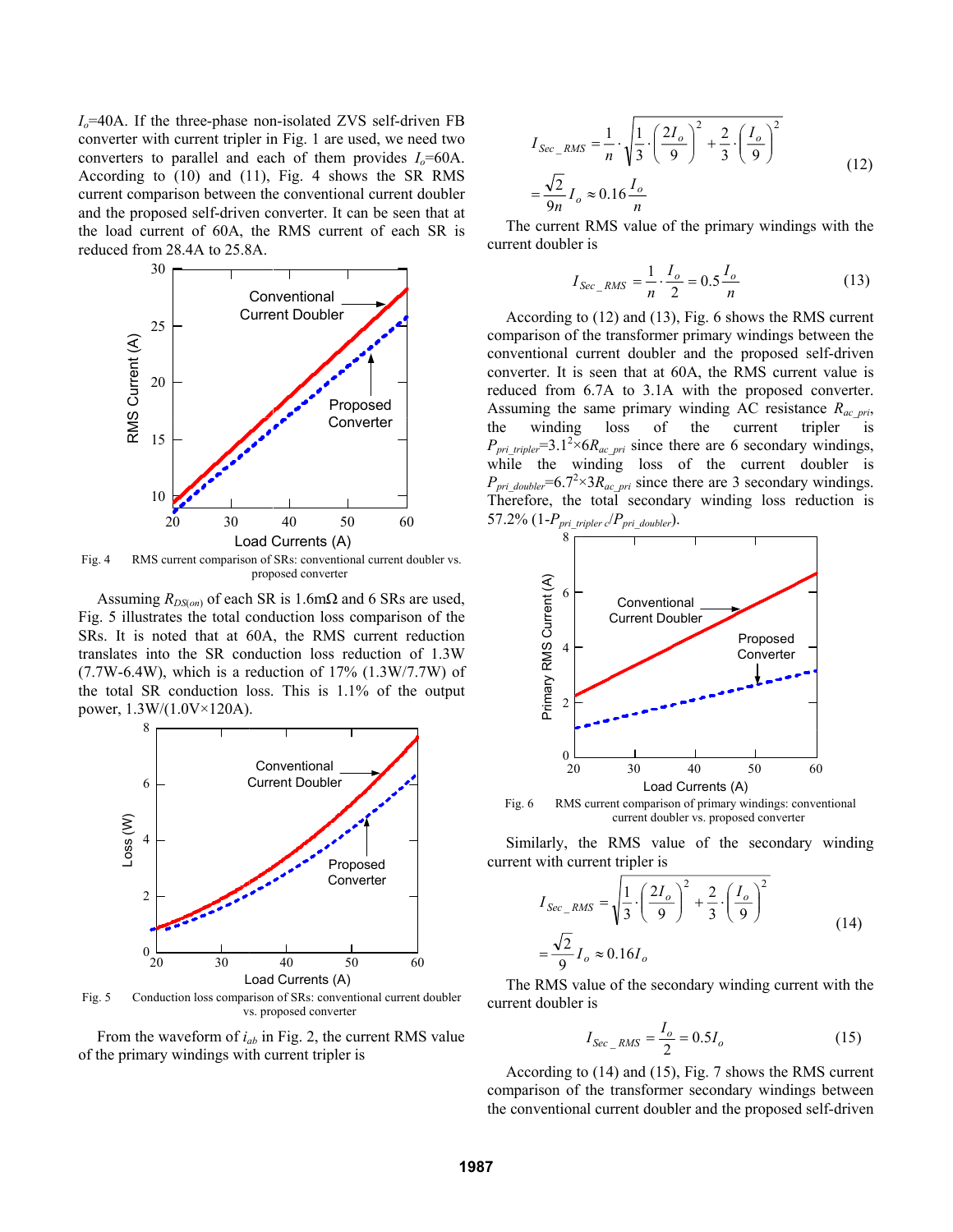converter. It is can be seen that at 60A, for the high current secondary winding loss, the RMS current is reduced from 20A to 9.6A with the proposed topology. Assuming the same secondary winding AC resistance  $R_{ac\,sec}$ , the winding loss of the current tripler is  $P_{\text{sec-tripler}} = 9.6^2 \times 6R_{\text{ac-sec}}$  since there are 6 secondary windings, while the winding loss of the current doubler is  $P_{\text{sec doubler}} = 20^2 \times 3R_{\text{ac} \text{ sec}}$  since there are 3 secondary windings. Therefore, the total secondary winding loss reduction is 53.9% (1- $P_{sec\_tripler}$  *c*/ $P_{sec\_doubler}$ ).



Fig. 7 RMS current comparison of secondary windings: conventional current doubler vs. proposed converter

#### IV. ADVANTAGES OF PROPOSED TOPOLOGY

The advantages of the proposed converter are highlighted as follows:

(1) Extension of Duty Cycle

According to the voltage gain of  $V_o = (V_{in}/n)D$ , in order to achieve  $V_{in}$ =12V and  $V_o$ =1.0V, with  $n=3$ , the required duty cycle is *D*=0.25. However, for the same output voltage and input voltage, the duty cycle of a buck converter is only 0.08. Therefore, the duty-cycle is extended by 3 times.

(2) ZVS of the Control MOSFETs

With the control strategy proposed, all the control MOSFETs can achieve ZVS and this will reduce the switching losses significantly at high frequency (>1MHz).

(3) Gate Energy Recovery of SR MOSFETs and Reduced Body Diode Conduction

One of the most important advantages of the proposed topology is the self-driven capability for the SRs and no external drive ICs are needed any more. Also, with the selfdriven control, the dead time is minimized inherently to reduce the body diode conduction loss significantly. More importantly, the self-driven circuit actually forms a currentsource driver by using the leakage inductance of the transformer to ensure the fast turn-on and turn-off transition of the SRs and recover gate energy at the same time, which is very critical at switching frequency of MHz. And it also provides high gate drive voltage (input voltage, usually 12V) for SR MOSFETs with lower  $R_{DS(on)}$  to reduce the conduction losses further.

(4) Reduced Conduction Loss of SRs and Body Diode Reverse Recovery Loss

The most important advantage of this proposed topology is that the RMS currents of the SRs and transformer windings are significantly reduced compared to non-isolated converters with current doubler rectifier. Compared to the current doubler rectifier, the freewheeling load currents are shared by two SRs rather than one SR, which reduces the current RMS value significantly. According to the loss analysis in Section III, the proposed topology achieve the SR conduction loss reduction of 17%, the primary winding conduction loss reduction of 57.2% and the secondary winding conduction loss reduction of 53.9%

#### V. EXPERIMENTAL RESULTS AND DISCUSSION

A 1MHz prototype was built to verify the operation principle of the proposed converter. The specifications are as follows: input voltage  $V_{in}$ =12V; output voltage  $V_o$ =1.0V and output current up to  $I<sub>o</sub>=60$ A. The PCB uses six-layer 2 oz copper. The components used are listed as follows: *Q*1: Si7860DP; *Q*2: Si7336ADP; output filter inductance:  $L_1=L_2=L_3=190nH$ , control MOSFETs driver: Intersil 6208 (buck driver). One custom designed EE core is used as the integrate transformer. Fig. 8 illustrates the photo of the prototype.



Fig. 8 Photo of prototype

Fig. 9 shows the gate signal  $v_{GS}$  and drain-to-source voltage  $v_{DS}$  of the control MOSFET  $Q_2$ , which indicates that ZVS has been achieved. This also means the gate drive energy of SR  $S_1$  has been recovered to the input voltage source  $V_{in}$  since the gate drive voltage  $v_a$  (i. e. drain voltage of  $Q_2$ ) is fully discharged to zero.

Fig. 10 and Fig. 11 illustrate the primary-side voltages,  $v_{ab}$ ,  $v_{bc}$ ,  $v_{cb}$ , and secondary-side voltages,  $v_{AB}$ ,  $v_{BC}$ ,  $v_{CB}$  of the transforms respectively. All waveforms agree with the theory in Fig. 2. Most notably, the phase voltages are 120 degrees phase-shifted, which means the magnetic flux cancellation is achieved.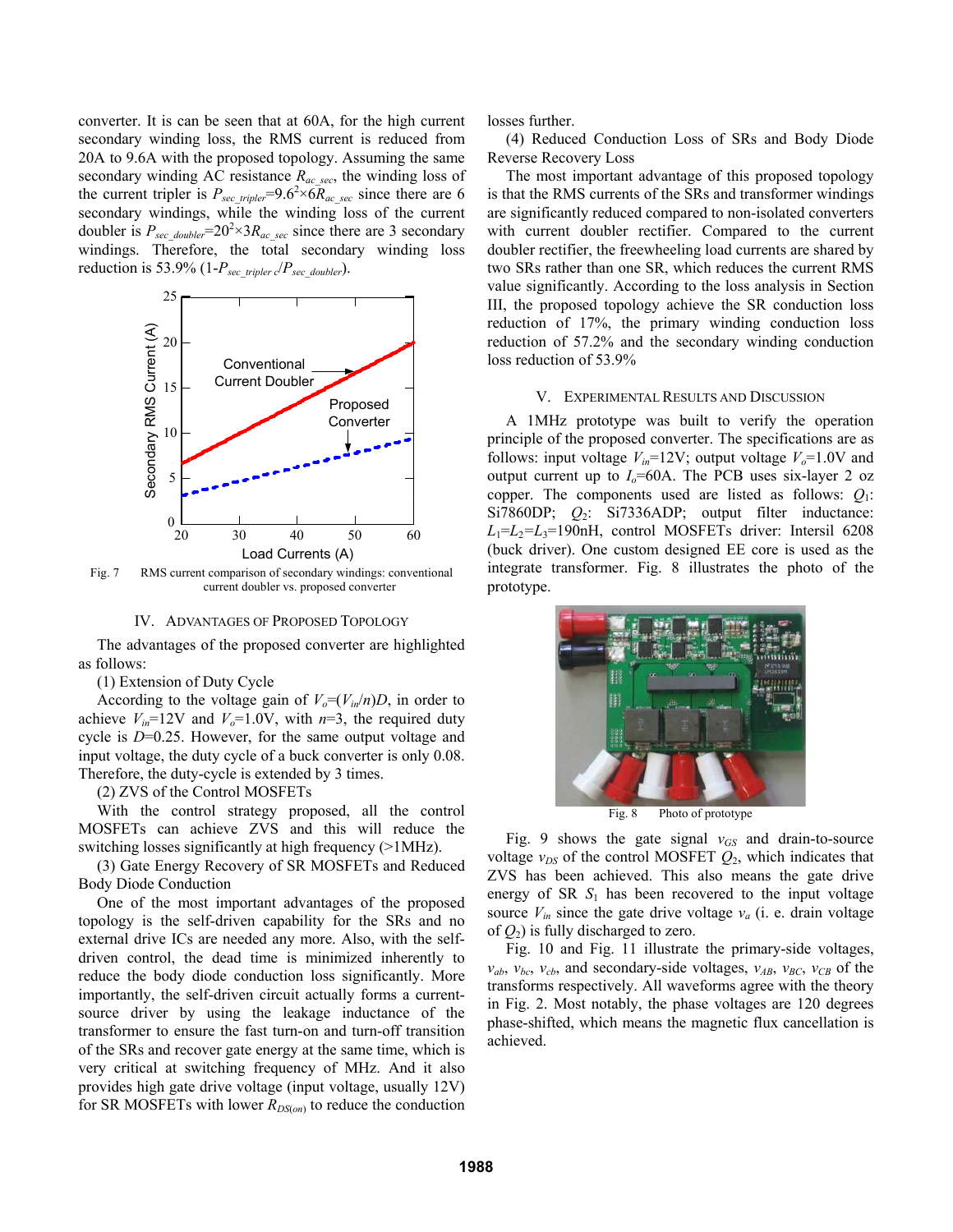

Fig. 12 illustrates the gate signal  $v_{GS}$  and drain-to-source voltage  $v_{DS}$  of the SR MOSFET  $S_1$ . It is noted that the gate drive voltage is 12V, which means the *R<sub>DS(on)</sub>* of SRs is only 1.6 m $\Omega$  (IRF 6691) compared to 2.2 m $\Omega$  with 5V gate drive voltage (a reduction of 20%). Moreover, there is no body diode conduction time for the turn-on transition of the SRs since the gate voltage has been applied before  $v_{DS}$  reaches zero. It is noted that the peak voltage of  $v_{DS}$  is less than 10V, which also means a significant reduction of reverse recovery losses. It should also be noted that the future low voltage rating MOSFETs can be used to reduce the  $R_{DS(on)}$  loss further.



Fig. 13 illustrates the rectified voltages across the output filters, which are 120 degrees phase-shifted so that rippler cancellation can be achieved.



Fig. 14 Efficiency comparison with different load currents

Fig. 14 gives the measured efficiency comparison between the proposed topology and the conventional buck converter at 1.0V output. It is observed that at 40A, the efficiency is improved from 79.9% to 81.7% (an improvement of 1.8%) and at 50A, the efficiency is improved from 77.9% to 80.1% (an improvement of 2.2%). The efficiency improvement is due to the reduction of the frequency dependent losses.

**Efficiency (%)**